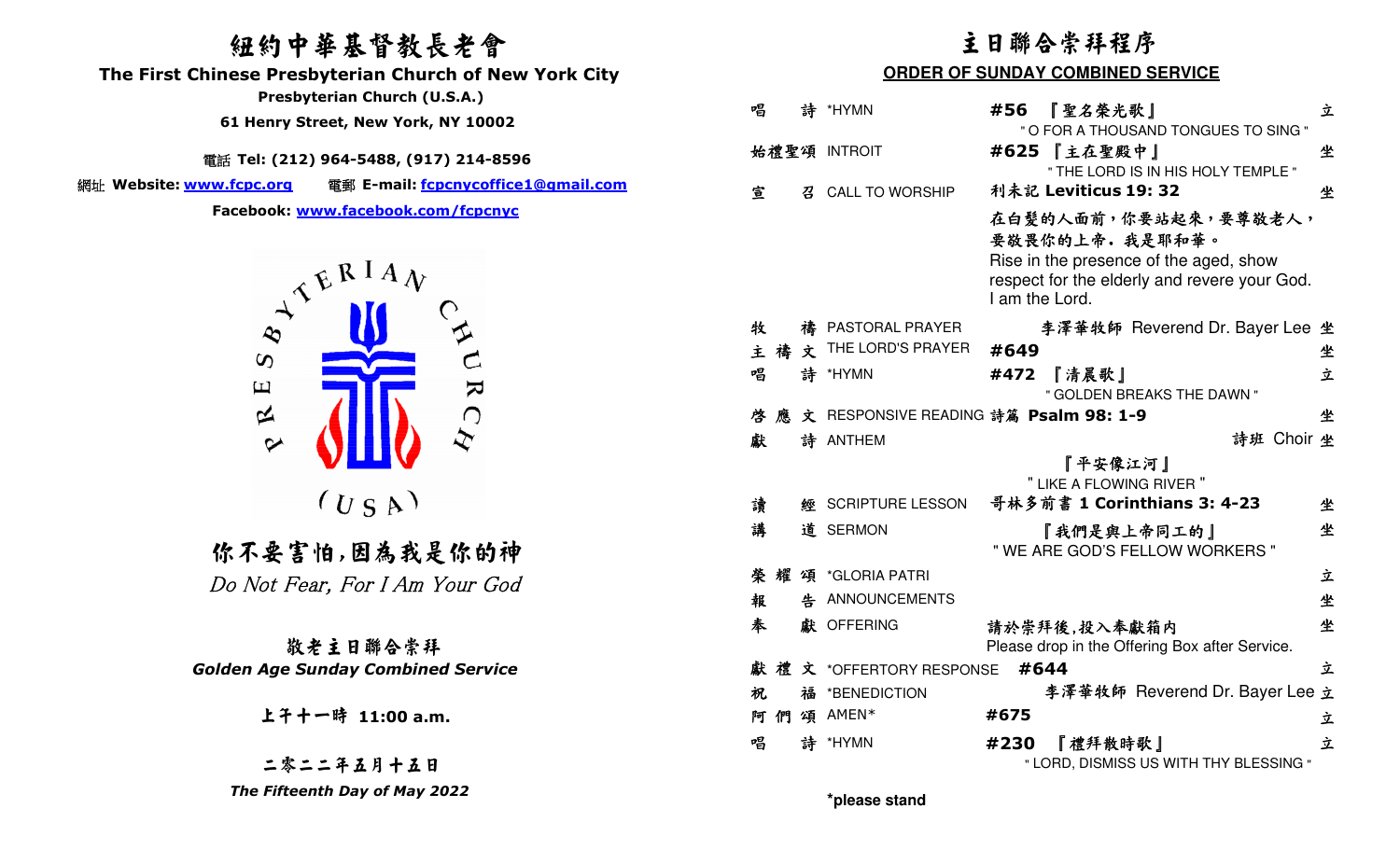啟應文: 詩篇 <sup>98</sup> <sup>篇</sup> 1-9 <sup>節</sup>

- 主席啓: 你們要向耶和華唱新歌. 因為祂行過奇妙的事. 祂的右手和 聖臂,施行救恩。
- 會眾應**:** 耶和華發明了祂的救恩,在列邦人眼前顯出公義.
	- 啟**:** 記念祂向以色列家所發的慈愛,所憑的信實.地的四極,都 看見我們上帝的救恩。
		- 應**:** 全地都要向耶和華歡樂.要發起大聲,歡呼歌頌。
		- 啟**:** 要用琴歌頌耶和華,用琴和詩歌的聲音歌頌祂.
		- 應**:** 用號和角聲,在大君王耶和華面前歡呼。
		- 啟**:** 願海和其中所充滿的澎湃.世界和住在其間的,也要發聲。
		-
	- 應: 願大水拍手. 願諸山在耶和華面前一同歡呼.<br>同讀: 因為祂來,要審判遍地.祂要按公義審判世界,按公正審判萬民。

### **Responsive Reading: Psalm 98: 1-9**

- 1 Sing to the Lord a new song, for He has done marvelous things; His right hand and His holy arm have worked salvation for Him.
- 2 The Lord has made His salvation known and revealed His righteousness to the nations.
- 3 He has remembered His love and His faithfulness to the house of Israel; all the ends of the earth have seen the salvation of our God.
- 4 Shout for joy to the Lord, all the earth, burst into jubilant song with music;
- make music to the Lord with the harp, with the harp and the sound of singing,
- 6 with trumpets and the blast of the ram's horn shout for joy before the Lord, the King.
- 7 Let the sea resound, and everything in it, the world, and all who live in it.
- 8 Let the rivers clap their hands, let the mountains sing together for joy;
- 9 let them sing before the Lord, for He comes to judge the earth. He will judge

- 
- 
- 
- 
- 



the world in righteousness and the peoples with equity. 報告事項 **1.** 歡迎首次參加主日崇拜之新朋友,盼望你能繼續參加聚會,散會後請留下姓名, 通訊處及電話與司事,以便教會與你聯絡。 We extend our welcome to those who are worshipping with us for the first time today. Please leave your name, address and phone number with the ushers so that we can contact you in the future. We hope to see you again. **2.** 祈禱會: 逢禮拜四下午二時,請各兄姊在不同地方一齊誠心為教會守望禱告。 **3.** 各兄姊於教會辦公時間內每日上午九時至下午五時可用本堂電話**(212) 964-5488** 或手提電話 **(917) 214-8596** 聯絡同工。 **4.** 婦女部例會: 今主日崇拜後在二樓副堂舉行,請各姊妹屆時參加。 **5.** 敬老主日: 祝在座各位長者身心康泰,主恩滿溢。崇拜後在二樓副堂致送禮 物與凡七十歲或以上長者,請各兄姊屆時留步參加。 **6.** 中年團契例會: 下主日崇拜後在二樓副堂舉行,請各團友屆時參加。 <sup>堂</sup> <sup>慶</sup> 本堂 **<sup>112</sup>** 周年堂慶 **FCPC 112th Anniversary Celebration** 感恩聯合崇拜 **Thanksgiving Combined Worship Service 6-26-2022 (**主日 **Sunday)** 上午十一時 **11:00 a.m.** 講員 **Preacher:** 林大衛牧師 **Reverend David Lam** 主席 **Worship Leader:** 梁燊南長老 **Elder San Leong <sup>112</sup>** 周年堂慶午餐會 **112thAnniversary Celebration Lunch** 日期**(Date): 6 - 26 – 2022 (**主日 **Sunday)** 時間**(Time):** 下午十二時卅分 **12:30 p.m.** 地點 **(Venue):** 紐約中華基督教長老會 **The First Chinese Presbyterian Church** 售票日期**: 5/8/2022**售票日期: 5/8/2022 至 6/12/2022 **6/12/2022 Tickets on sale 5/8/2022~6/12/2022** 餐券**(Ticket):**每位五元 **(**名額**\$5 each (limited tickets, first come first serve)** 售券者**(Booking):** 雷甄惠珍執事、梁美娥長老、徐頌基長老**. Tickets can be purchased from Deacon Christine Louie, Elder Mei Luk, Elder Jonathan Chui.**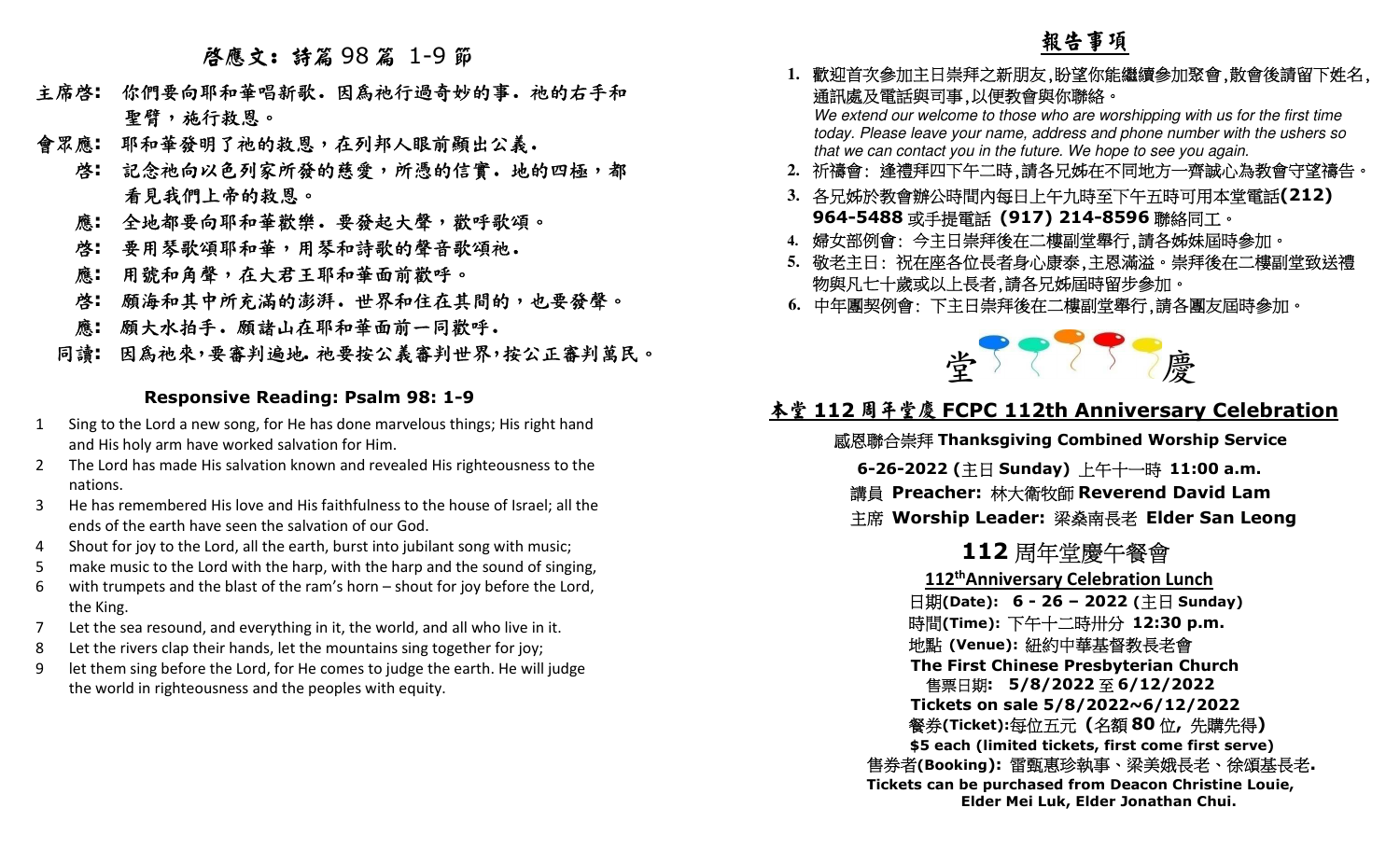## **誠聘主任牧師**

**紐約中華基督教⻑老會誠聘主任牧師。**

**具美國⻑老會 (Presbyterian Church USA) 認同之神學學位,** 

### **三年服務堂會經驗, 需能講流利粵語, 及具備英語溝通能力。**

**請寄履歷致:PNC,**

The First Chinese Presbyterian Church

61 Henry Street, New York, NY 10002, <u>或電郵 f<mark>cpcsession@gmail.com</mark></u>

The First Chinese Presbyterian Church is seeking a Pastor (Head of Staff). The candidate should possess qualifications acceptable by the Presbyterian Church (USA) for Minister of Word and Sacrament, with 3 years of pastoral experience, and fluency in Cantonese and spoken English. Please send resume to: PNC,

The First Chinese Presbyterian Church,

61 Henry Street, New York, NY10002, or Email: f**cpcsession@gmail.com** 

# **誠聘 Position Vacant**

### **紐約中華基督教⻑老會誠聘幹事。**

**須有大學學歷; 能講流利粵語; 及具備英語,華語溝通能力**;

**中,英文,電腦打字。 請寄履歷致:**Administrative Assistant

The First Chinese Presbyterian Church

61 Henry Street, New York, NY 10002, <u>或電郵 fcpcny@yahoo.com</u>

The First Chinese Presbyterian Churchis seeking an Administrative Assistant:

 The candidate should have some college credits; fluency in Cantonese; spoken English and Mandarin; and ability to type English and Chinese.Please send resume to: Administrative Assistant The First Chinese Presbyterian Church,61 Henry Street, New York, NY10002, or Email: fcpcny@yahoo.com

# 紐約華人基督徒公墳會通告

現調整屬管墳地每穴售價為**3,200**元。

## 詩班獻詩歌詞

## 平安像江河

神的平安就像一緩緩流水, 越流越光明直到榮耀境,完全但流不停,天天更豐盈**,**  完全但流不息,一路更深廣。依靠主耶和華,必全然蒙福,就像祂所應許,會賜下安息,在一切事上信靠我主, 凡信靠的人,都能體會到。 神的平安就像一緩緩流水, 越流越光明直到榮耀境,完全但流不停,天天更豐盈**,**  完全但流不息,一路更深廣。

### Like a Flowing River

Like a flowing river is God's perfect peace, glorious forever is its bright increase, Perfect yet it flow-eth, fuller every day, perfect, yet it grow-eth, deeper all the way. Stayed upon Jehovah, hearts are fully blest, finding as he promised, perfect peace and rest.

We may trust him in all that we do, they who trust him wholly, find him wholly true. Like a flowing river is God's perfect peace, glorious forever is its bright increase, Perfect yet it flow-eth, fuller every day, perfect, yet it grow-eth, deeper all the way.